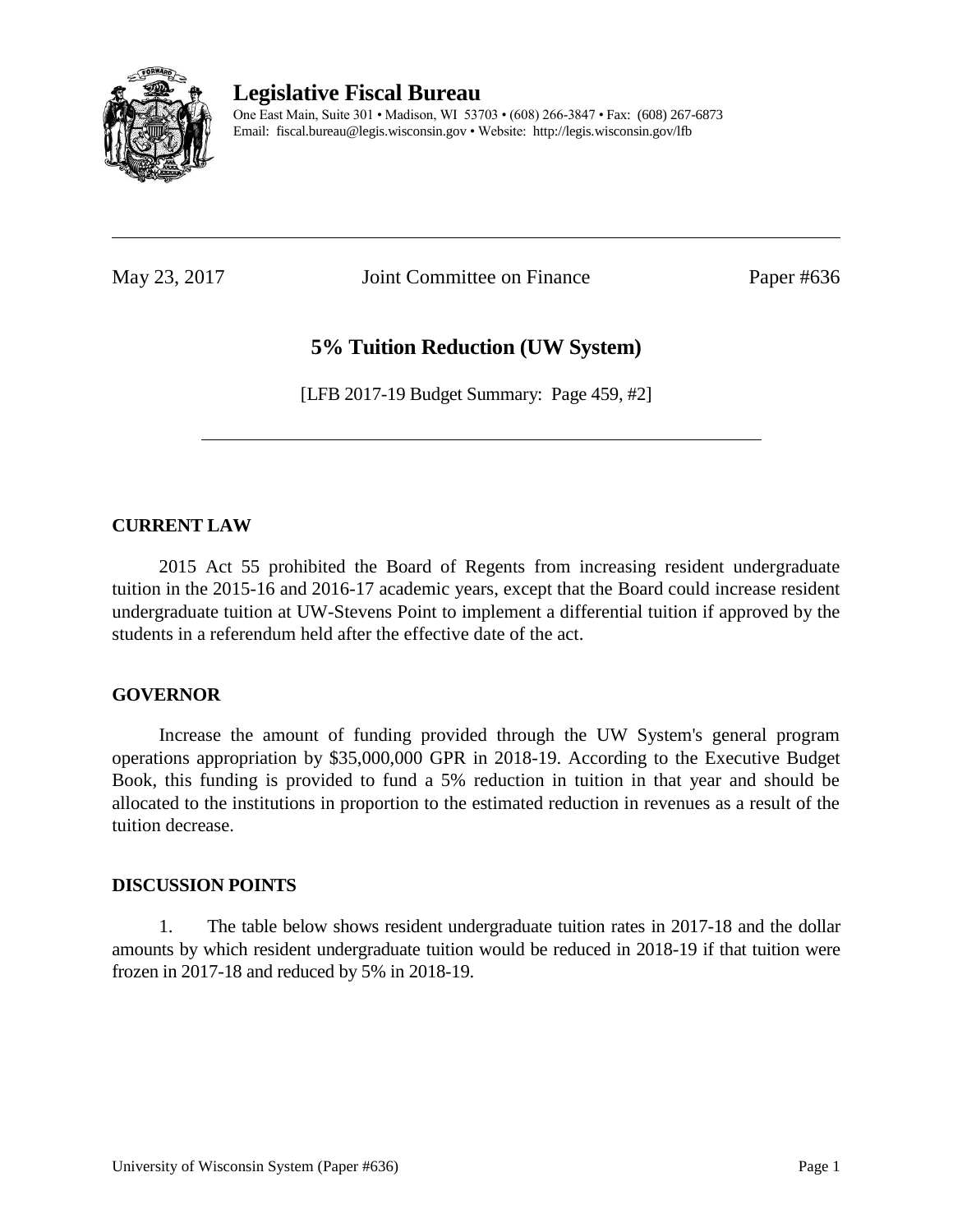# **Reductions in Resident Undergraduate Tuition If Reduced by 5% in 2018-19**

|                                   | 2017-18 Resident<br>Undergraduate<br>Tuition Rates* | 5% Reduction<br><u>Amount</u> |
|-----------------------------------|-----------------------------------------------------|-------------------------------|
| Madison                           |                                                     |                               |
| <b>General Tuition Rate</b>       | \$9,273                                             | \$464                         |
| <b>Business Degree</b>            | 10,273                                              | 514                           |
| <b>Business Certificate</b>       | 9,573                                               | 479                           |
| <b>Engineering Degree</b>         | 10,673                                              | 534                           |
| Milwaukee**                       | 8,091                                               | 405                           |
| Eau Claire                        | 7,361                                               | 368                           |
| Green Bay                         | 6,298                                               | 315                           |
| La Crosse                         | 7,585                                               | 379                           |
| Oshkosh                           | 6,422                                               | 321                           |
| Parkside                          | 6,298                                               | 315                           |
| Platteville                       | 6,418                                               | 321                           |
| <b>River Falls</b>                | 6,428                                               | 321                           |
| Stevens Point***                  |                                                     |                               |
| Freshmen, Sophomores, and Juniors | 6,698                                               | 335                           |
| $Stout***$                        | 234                                                 | 12                            |
| Superior**                        | 6,535                                               | 327                           |
| Whitewater                        | 6,519                                               | 326                           |
| <b>UW Colleges</b>                | 4,750                                               | 238                           |

\*Assumes resident undergraduate tuition will remain frozen in the 2017-18 year.

 \*\*Milwaukee and Superior charge a per credit differential for courses taken in certain departments. These differentials are not reflected in the table.

\*\*\*UW-Stevens Point began implementing a differential tuition in fall, 2016. Beginning in 2018-19,

all resident undergraduates will be charged a differential tuition of \$400 annually.

\*\*\*\*UW-Stout charges tuition and segregated fees on a per credit basis.

2. The Governor's budget would provide \$35 million GPR in 2018-19 to fund the proposed tuition reduction. Based on data provided by the UW System, it is estimated that a 1% reduction in resident undergraduate tuition could result in a decrease in tuition revenues of \$8.4 million. Based on this estimate, a 5% reduction in resident undergraduate tuition in 2018-19 could reduce UW System tuition revenues by \$42 million in that year.

3. If the Committee approves the reduction in resident undergraduate tuition and wishes to fully fund that reduction, the Committee could increase the GPR funding provided to the UW System in 2018-19 by \$7.5 million. Alternatively, the Committee could reduce the amount by which resident undergraduate tuition would be decreased such that it would be fully funded by the \$35 million provided in the bill. It is estimated that \$35 million would offset the estimated decrease in tuition revenues resulting from a 4.2% reduction in resident undergraduate tuition.

4. According to the Governor's budget address, the purpose of the proposed reduction in resident undergraduate tuition is to make UW institutions more affordable. However, some have argued that the funding provided for the tuition reduction would have a greater impact on affordability if it were instead provided through need-based financial aid programs. The proposed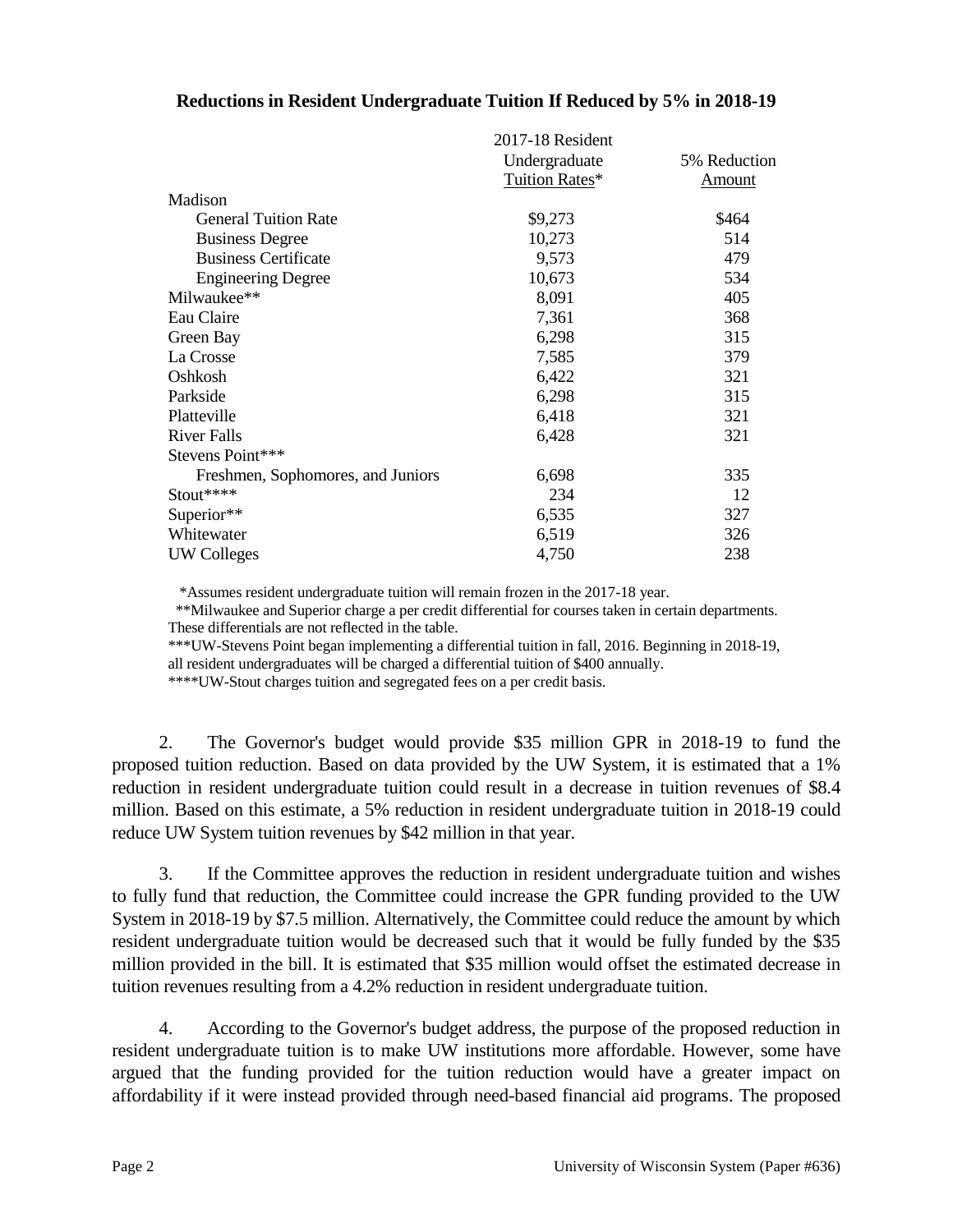tuition reduction would benefit all resident undergraduate students, including those who come from relatively wealthy families who can afford to pay for college without the assistance of grants or loans. By providing additional funding through need-based financial aid programs, instead of to offset the proposed tuition reduction, the funding could be targeted to students who have the greatest financial need.

5. The Wisconsin Grant program, which is administered by the Higher Educational Aids Board (HEAB), is the state's largest student financial aid program. The Wisconsin Grant program provides need-based grants to resident undergraduate students enrolled at least half-time in UW System institutions, Wisconsin technical colleges, private, non-profit colleges and universities located in this state, and tribal colleges located in this state. Wisconsin Grants for UW System students are funded through a separate GPR, sum sufficient appropriation for that purpose. In 2015- 16, a total of 31,751 UW System students received Wisconsin Grants averaging \$1,754.

6. The Governor's budget would increase funding for Wisconsin Grants for UW System students by 3.67% in 2017-18 and 2.33% in 2018-19. A separate issue paper addresses the proposed increases in funding for the Wisconsin Grant program for UW System students as well as proposed increases in funding for Wisconsin Grants for technical college, private, nonprofit colleges and universities, and tribal college students. The alternatives presented in that paper include increasing the appropriation for Wisconsin Grants for UW System students by an amount sufficient to: (a) increase the average grant to \$2,161 as requested by the Board of Regents; (b) increase the average grant by \$363 which is equal to 5% of weighted average resident undergraduate tuition; and (c) increase the average grant to 50% of weighted average resident undergraduate tuition. Compared to the funding provided in the bill, increasing the average grant to \$2,161 is estimated to cost an additional \$4,113,000 over the biennium, increasing the average grant by \$363 beginning in 2018- 19 is estimated to cost an additional \$9,723,700 in that year, and increasing the average grant to 50% of the weighted average resident undergraduate tuition beginning in 2018-19 is estimated to cost \$19,786,600 in that year.

7. In 2015-16, 27.6% of all resident undergraduate students enrolled at least half-time in UW institutions received a Wisconsin Grant. However, data from HEAB and the UW System indicate that a larger percentage of resident undergraduate students may need financial assistance to pay for college expenses. HEAB data shows that 58.5% of all resident undergraduate students enrolled at least half-time in a UW institution in 2015-16 received some kind of need-based aid, which could include grants, loans, or work study. In addition, data from the UW System shows that 73% of Wisconsin residents who graduated with a bachelor's degree in 2015-16 had some amount of student loan debt.

8. Both the Wisconsin Grant and the Pell grant, the largest federally-funded need-based grant program, are awarded on the basis of a student's expected family contribution (EFC). Each student's EFC is determined using the information provided by the student, or the student and his or her family if the student is a dependent student, on the Free Application for Federal Student Aid (FAFSA). In 2016-17, the maximum EFC that a UW System student can have and receive a Wisconsin Grant is \$4,500 while students with EFCs of up to \$5,234 can receive Pell grants if they are enrolled full-time. As tuition at the least expensive UW four-year institutions is \$6,298 for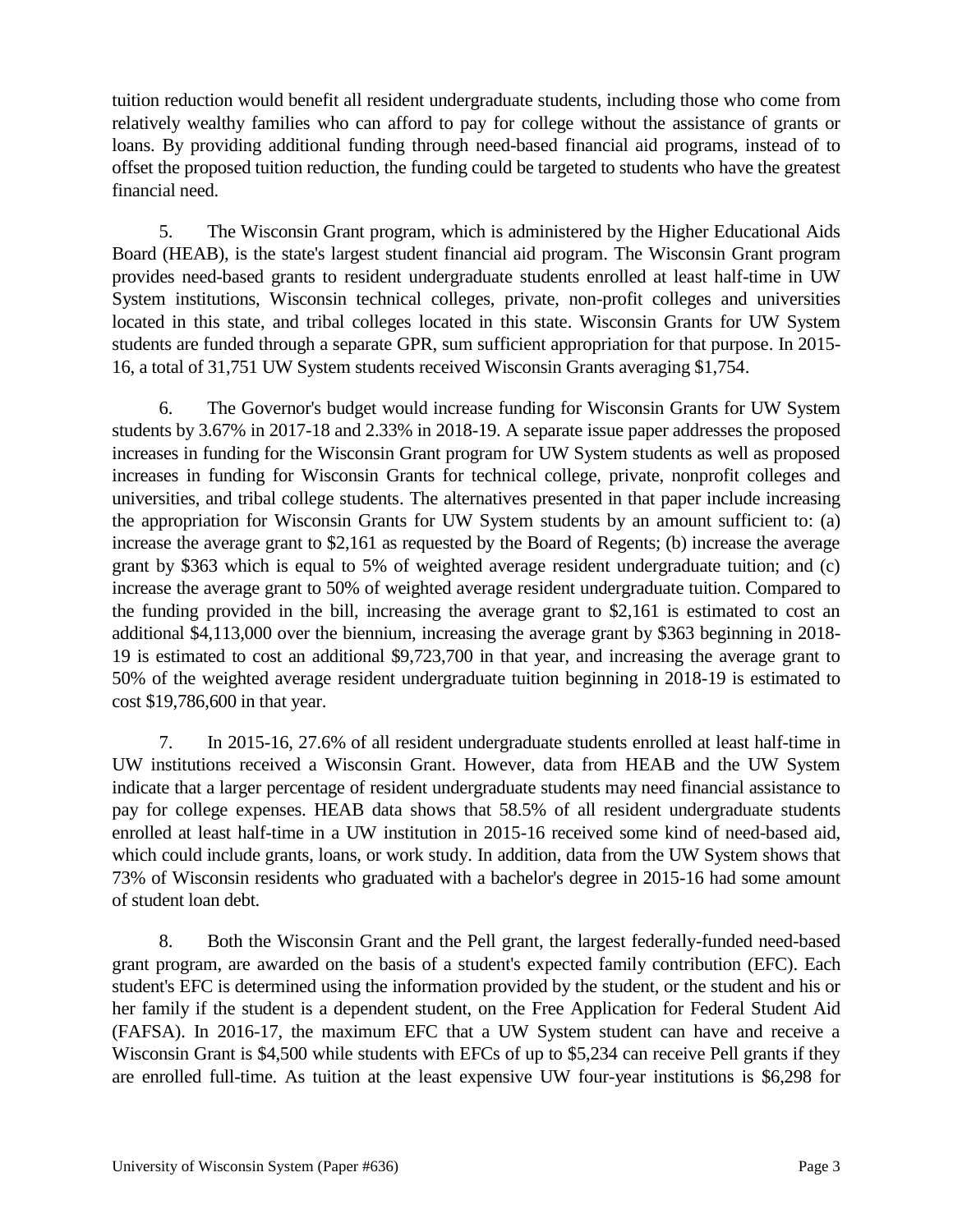resident undergraduates, this means that a student and his or her family could be expected to pay less than the full cost of tuition but not receive any state or federal need-based grant aid.

9. As an alternative, the Committee could direct HEAB to use any additional funding provided for the Wisconsin Grant program for UW System students to increase eligibility for the program, by increasing the maximum eligible EFC, instead of increasing the average grant amount. Another alternative could be to provide funding for a program that would provide grants to students who do not receive Wisconsin Grants or Pell grants but have EFCs that are less than the resident undergraduate tuition charged by the institution attended. The UW System currently administers a program known as the tuition assistance grant which provides grants to resident undergraduates who have financial need but do not receive Wisconsin Grants. Funding for this program was initially provided under 2009 Act 28 and eligibility was limited to students whose family income was \$60,000 or less and who had been enrolled in a UW institution in 2010-11 and maintained continuous enrollment. In 2015-16, the UW System provided tuition assistance grants averaging \$788 to 9,219 students.

10. DOA has estimated that the GPR-funded fringe benefit costs for UW employees could increase by \$9,979,500 in 2017-18 and \$15,429,300 in 2018-19. In addition, the Governor has proposed providing 2% salary increases for all state employees, including UW System employees, on September 30, 2018, and May 26, 2019. It is estimated that the GPR portion of these salary increases for UW System employees would total \$15,794,500 in 2018-19. The bill would specify that the Board of Regents could not request any funds from the state's compensation reserve during the 2017-19 biennium to fund compensation and fringe benefit costs. Instead, the bill would provide \$126,500 GPR in 2017-18 and \$11,517,900 GPR in 2018-19 through the UW System's GPR general program operations appropriation to fund these costs. These amounts are equal to the estimated cost of the GPR portion of salary and fringe benefit increases less the estimated GPR savings to the UW System of the state self-insuring for employee health benefits (\$9,853,000 in 2017-18 and \$19,705,900 in 2018-19).

11. The Committee has indicated that it will not approve the self-insurance contracts negotiated by the Department of Employee Trust Funds, which means the UW System will not realize any savings from the state self-insuring for employee health benefits during the 2017-19 biennium. If the Committee does not approve the 5% tuition reduction proposed by the Governor, the Committee could provide a portion of the \$35 million provided to offset that tuition reduction to the UW System to fund estimated increases in salary and fringe benefit costs. Based on DOA's estimates, an additional \$9,853,000 would be required to fund the GPR portion of these costs in 2017-18 and an additional \$19,705,900 would be required in 2018-19. A separate budget paper will provide additional information regarding the funding provided in the bill for salaries and fringe benefits for UW employees.

12. The Governor's budget did not include any language limiting the Regents' authority to set tuition for resident undergraduate students. In the errata letter sent to this office, the State Budget Director indicated that it was the Governor's intention that resident undergraduate tuition remain frozen in the 2017-18 year and be reduced by 5% in 2018-19 and that statutory language to this effect should be added to the bill. If the Committee approves the Governor's proposal to freeze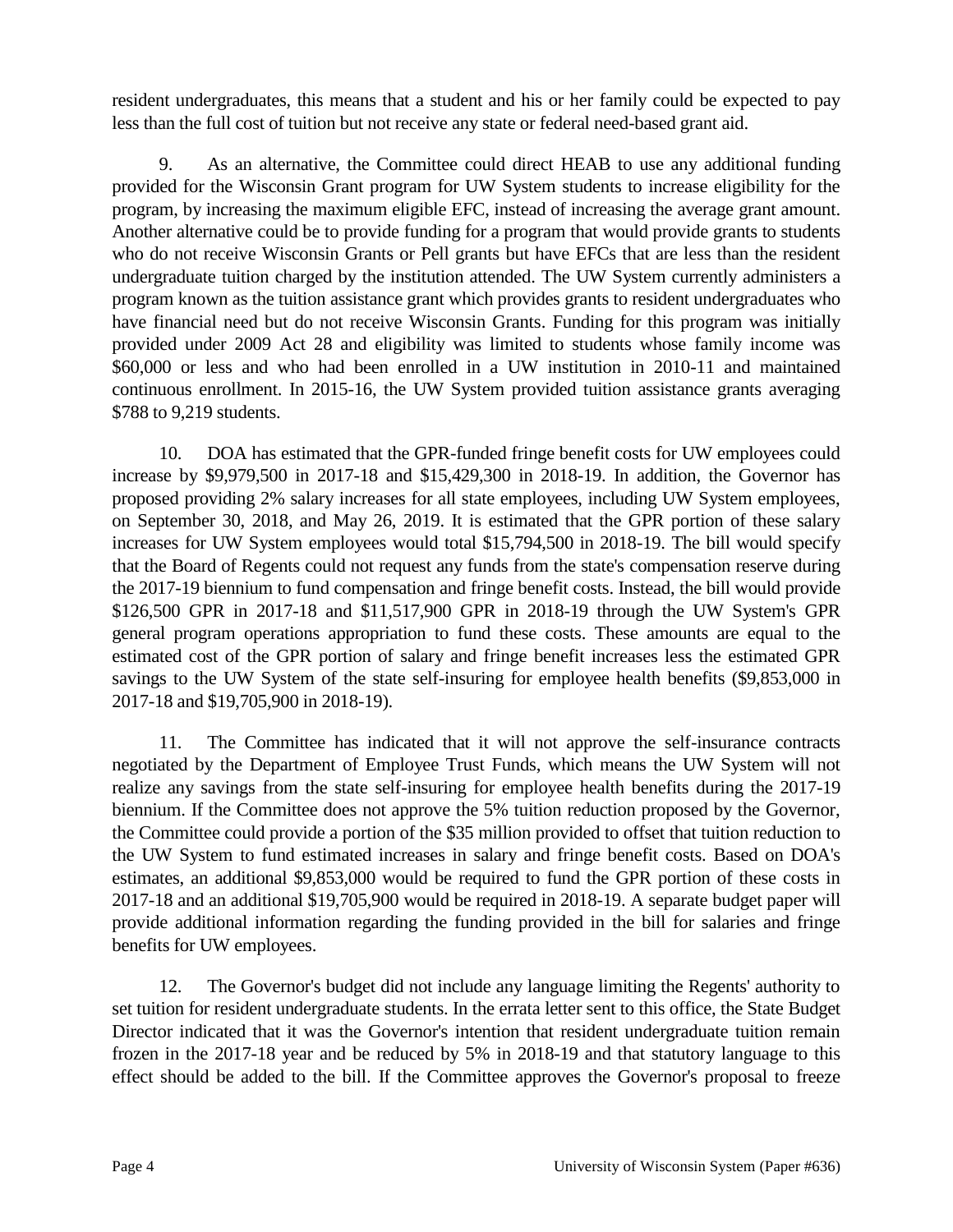resident undergraduate tuition in the 2017-18 year and reduce that tuition by 5% in the 2018-19 year, it may wish to add language to the bill as requested by the Governor. If such language is not added to the bill, the Board of Regents would have full authority to set tuition rates for all students, including resident undergraduates, beginning in 2017-18.

13. It has been suggested that, instead of freezing or reducing resident undergraduate tuition as recommended by the Governor, the Committee could limit increases in resident undergraduate tuition to increases in some economic measure such as the consumer price index for all urban consumers (CPI-U) or the median household income in this state. This would allow the Regents to increase resident undergraduate tuition to generate additional revenues as needed while protecting students and their families from large tuition increases. Table 2 shows changes in CPI-U and Wisconsin median household income from 2012 to 2016.

# **TABLE 2**

|                | Change in CPI-U |                      |
|----------------|-----------------|----------------------|
| Average Annual | May-May         | Household<br>Income* |
| 2006<br>3.2%   | 4.2%            | 3.5%                 |
| 2007<br>2.8    | 2.7             | 3.7                  |
| 2008<br>3.8    | 4.2             | 3.0                  |
| 2009<br>$-0.4$ | $-1.3$          | $-4.0$               |
| 2010<br>1.6    | 2.0             | $-2.0$               |
| 2011<br>3.2    | 3.6             | 2.8                  |
| 2012<br>2.1    | 1.7             | 1.3                  |
| 2013<br>1.5    | 1.4             | 0.8                  |
| 2014<br>1.6    | 2.1             | 2.2                  |
| 2015<br>0.1    | 0.0             | 5.7                  |
| 2016<br>1.3    | 1.0             | <b>NA</b>            |

# **Percentage Change in CPI-U and Median Household Income, 2012 to 2016**

\*Based on 1-year estimates from the U.S. Census Bureau's American Community Survey.

14. Prior to the implementation of the tuition freeze in 2013-14, percentage increases in resident undergraduate tuition were greater than percentage increases in CPI-U and median household income. From 2007-08 through 2012-13, the Regents approved annual increases of 5.5% in base resident undergraduate tuition at the four-year institutions. Tuition increased by greater amounts at institutions that approved and implemented differential tuitions. By comparison, the change in the average annual CPI-U ranged from -0.4% to 3.8% from 2006 to 2011 and the change in median household income for this state ranged from -4.0% to 3.7%.

15. Depending on the measure selected, limiting tuition increases to the increase in CPI-U or median household income in this state could also result in resident undergraduate tuition rates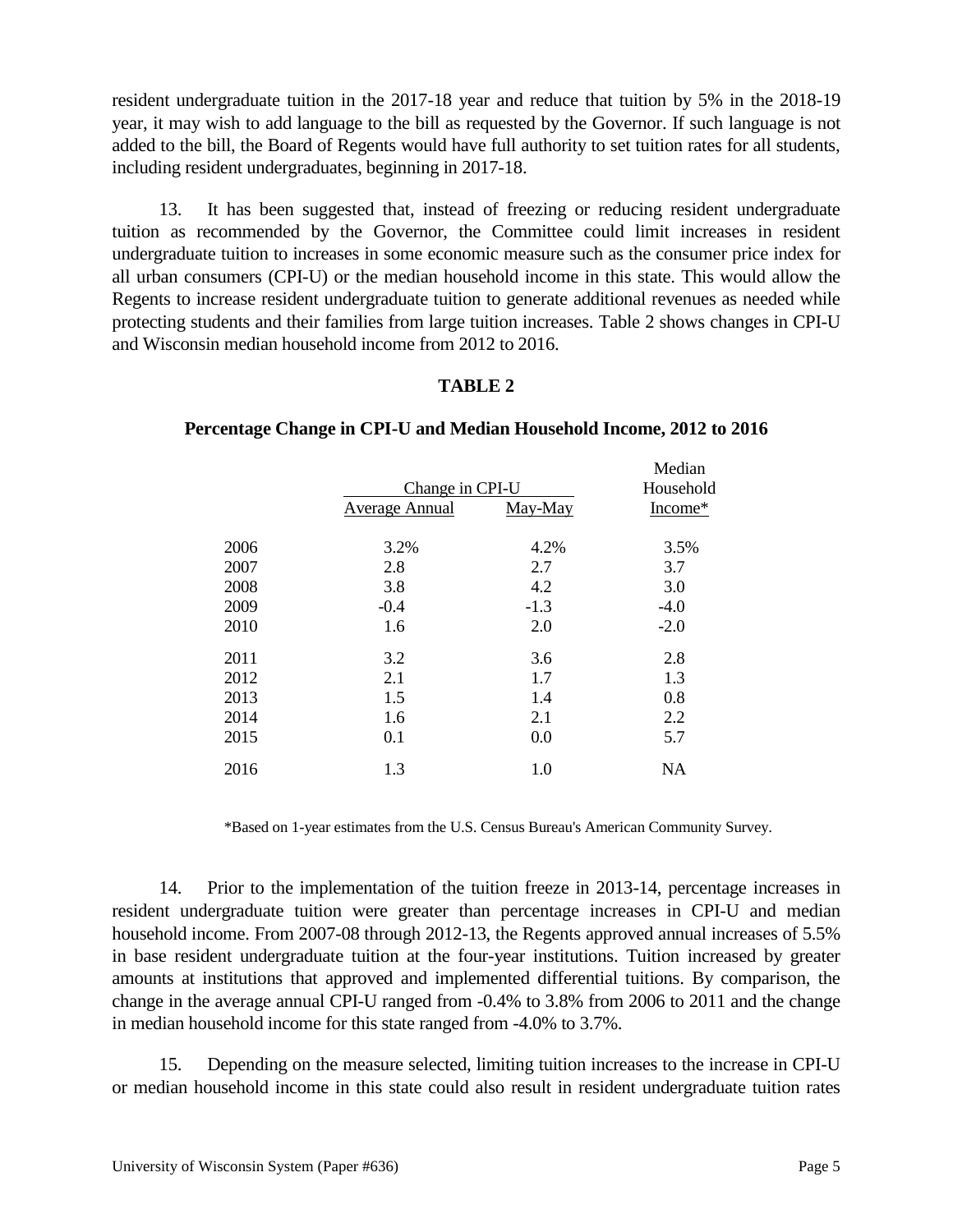being set earlier than under current practice, which would give students and their families more time to plan for future increases. It should be noted that the Census Bureau releases data on median household income in August or September of the following year. As tuition rates are set prior to the beginning of an academic year, the estimate of median household income from two years prior would have to be used to set tuition. As shown in Table 2, there is also a greater range of variation in the median household income than in CPI-U.

16. The Regents passed a resolution in October, 2016, to freeze resident undergraduate tuition in 2017-18 and to increase that tuition by no more than the increase in CPI in 2018-19. As the Regents have indicated that they will limit increases in resident undergraduate tuition in each of the next two years, it may be unnecessary to statutorily limit their authority to set tuition rates in the 2017-19 biennium.

#### **ALTERNATIVES**

1. Approve the Governor's recommendation and add language freezing resident undergraduate tuition in 2017-18 and reducing that tuition by 5% in the 2018-19 year as requested in the errata.

| ALT 1      | <b>Change to</b> |      |
|------------|------------------|------|
|            | <b>Base</b>      | Rill |
| <b>GPR</b> | \$35,000,000     | \$0  |

2. Modify the Governor's recommendation to provide an additional \$7,000,000 in 2018- 19 to fully fund the reduction in resident undergraduate tuition. In addition, add language freezing resident undergraduate tuition in 2017-18 and reducing that tuition by 5% in the 2018-19 year as requested in the errata.

| ALT <sub>2</sub> | <b>Change to</b> |             |
|------------------|------------------|-------------|
|                  | <b>Base</b>      | Rill        |
| <b>GPR</b>       | \$42,000,000     | \$7,000,000 |

3. Modify the Governor's recommendation to specify that resident undergraduate tuition would be frozen in 2017-18 and reduced by 4.2% in 2018-19.

| ALT <sub>3</sub> | <b>Change to</b> |      |
|------------------|------------------|------|
|                  | <b>Base</b>      | Rill |
| GPR              | \$35,000,000     | \$0  |

4. Delete the Governor's recommendation and instead provide funding to: